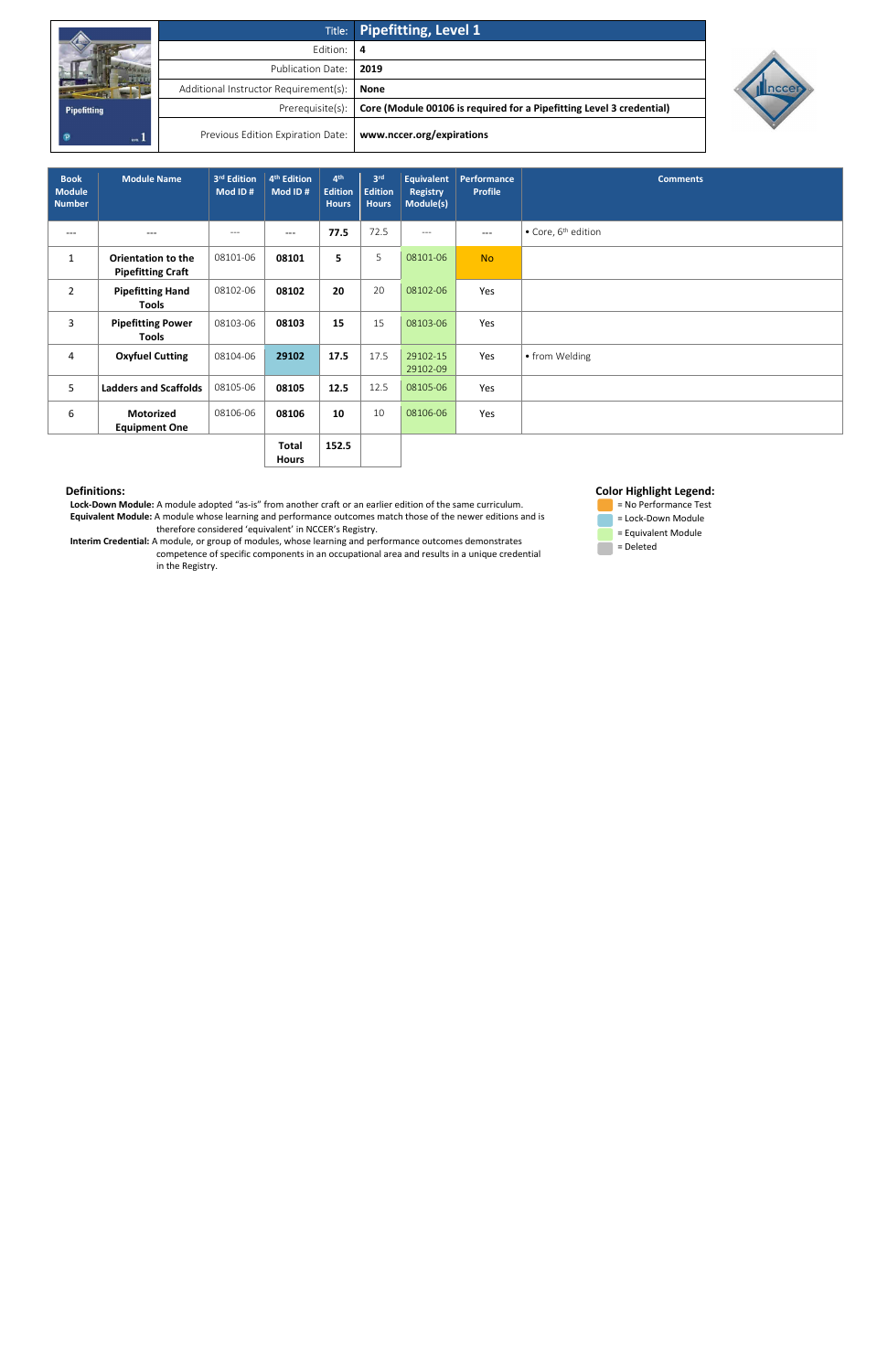|                    |                                       | Title: Pipefitting, Level 2 |
|--------------------|---------------------------------------|-----------------------------|
|                    | Edition: 4                            |                             |
|                    | <b>Publication Date:</b>              | 2019                        |
|                    | Additional Instructor Requirement(s): | <b>None</b>                 |
| <b>Pipefitting</b> | Prerequisite(s):                      | <b>None</b>                 |
| $m^2$              | Previous Edition Expiration Date:     | www.nccer.org/expirations   |



 **Lock-Down Module:** A module adopted "as-is" from another craft or an earlier edition of the same curriculum. **Equivalent Module:** A module whose learning and performance outcomes match those of the newer editions and is therefore considered 'equivalent' in NCCER's Registry.

 **Interim Credential:** A module, or group of modules, whose learning and performance outcomes demonstrates competence of specific components in an occupational area and results in a unique credential in the Registry.

## **Color Highlight Legend:**



| <b>Book</b><br><b>Module</b><br><b>Number</b> | <b>Module Name</b>                                 | 3rd Edition<br>Mod ID# | 4 <sup>th</sup> Edition<br>Mod ID# | 4 <sup>th</sup><br><b>Edition</b><br><b>Hours</b> | 3 <sup>rd</sup><br><b>Edition</b><br><b>Hours</b> | <b>Equivalent</b><br><b>Registry</b><br>Module(s) | Performance<br><b>Profile</b> | <b>Comments</b> |
|-----------------------------------------------|----------------------------------------------------|------------------------|------------------------------------|---------------------------------------------------|---------------------------------------------------|---------------------------------------------------|-------------------------------|-----------------|
| $\mathbf 1$                                   | <b>Piping Systems</b>                              | 08201-06               | 08201                              | 5                                                 | 5                                                 | 08201-06                                          | Yes                           |                 |
| $\overline{2}$                                | <b>Drawings and Detail</b><br><b>Sheets</b>        | 08202-06               | 08202                              | 15                                                | 15                                                | 08202-06                                          | Yes                           |                 |
| 3                                             | <b>Identifying and</b><br><b>Installing Valves</b> | 08203-06               | 08203                              | 20                                                | 20                                                | 08203-06                                          | Yes                           |                 |
| 4                                             | <b>Pipefitting Trade</b><br>Math                   | 08204-06               | 08204                              | 15                                                | 15                                                | 08204-06                                          | <b>No</b>                     |                 |
| 5                                             | <b>Threaded Pipe</b><br><b>Fabrication</b>         | 08205-06               | 08205                              | 15                                                | 15                                                | 08205-06                                          | Yes                           |                 |
| 6                                             | Socket-Weld Pipe<br><b>Fabrication</b>             | 08206-06               | 08206                              | 25                                                | 25                                                | 08206-06                                          | Yes                           |                 |
| $\overline{7}$                                | <b>Butt-Weld Pipe</b><br>Fabrication               | 08207-06               | 08207                              | 37.5                                              | 37.5                                              | 08207-06                                          | Yes                           |                 |
| 8                                             | <b>Excavations</b>                                 | 08208-06               | 08208                              | 10                                                | 10                                                | 08208-06                                          | <b>No</b>                     |                 |
| 9                                             | <b>Underground Pipe</b><br>Installation            | 08209-06               | 08209                              | 20                                                | 20                                                | 08209-06                                          | Yes                           |                 |
|                                               |                                                    |                        | <b>Total</b>                       | 162.5                                             | 162.5                                             |                                                   |                               |                 |

**Hours**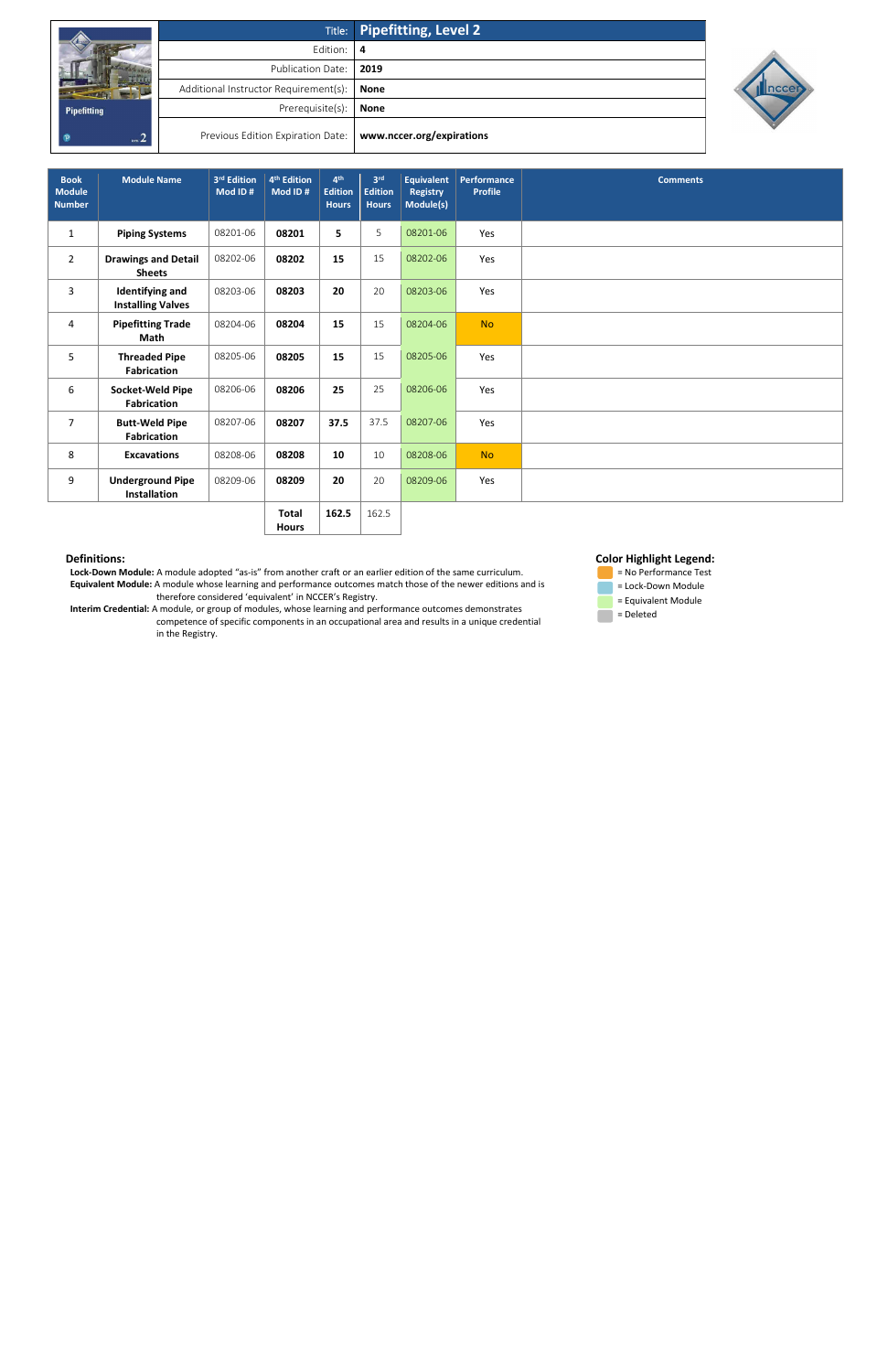|                    |                                       | Title: Pipefitting, Level 3                |
|--------------------|---------------------------------------|--------------------------------------------|
|                    | Edition: 4                            |                                            |
|                    |                                       | Publication Date:   2019, reissued in 2021 |
|                    | Additional Instructor Requirement(s): | None                                       |
| <b>Pipefitting</b> | Prerequisite(s):                      | <b>None</b>                                |
| $_{\rm{new}}$ 3    | Previous Edition Expiration Date:     | www.nccer.org/expirations                  |



 **Lock-Down Module:** A module adopted "as-is" from another craft or an earlier edition of the same curriculum. **Equivalent Module:** A module whose learning and performance outcomes match those of the newer editions and is therefore considered 'equivalent' in NCCER's Registry.

- = No Performance Test = Lock-Down Module = Equivalent Module
- $\blacksquare$  = Deleted

 **Interim Credential:** A module, or group of modules, whose learning and performance outcomes demonstrates competence of specific components in an occupational area and results in a unique credential in the Registry.

# **Color Highlight Legend:**

| <b>Book</b><br><b>Module</b><br><b>Number</b> | <b>Module Name</b>                                                | 3rd Edition<br>Mod ID# | 4 <sup>th</sup> Edition<br>Mod ID# | 4 <sup>th</sup><br><b>Edition</b><br><b>Hours</b> | 3 <sup>rd</sup><br><b>Edition</b><br><b>Hours</b> | <b>Equivalent</b><br><b>Registry</b><br>Module(s) | Performance<br><b>Profile</b> | <b>Comments</b>                                                                                       |
|-----------------------------------------------|-------------------------------------------------------------------|------------------------|------------------------------------|---------------------------------------------------|---------------------------------------------------|---------------------------------------------------|-------------------------------|-------------------------------------------------------------------------------------------------------|
| $\mathbf{1}$                                  | <b>Introduction to Basic</b><br><b>Rigging</b>                    | 08301-07               | 00106                              | 7.5                                               | 10                                                | 00106-09<br>00106-15                              | Yes                           | • from Core<br>• If this module was completed as a part of Core, it is not necessary to<br>repeat it. |
| $\overline{2}$                                | <b>Rigging Practices</b>                                          | 08302-07               | 38102                              | 15                                                | 10                                                | 08302-11                                          | Yes                           | • from Basic Rigger                                                                                   |
| 3                                             | <b>Standards and</b><br><b>Specifications</b>                     | 08303-07               | 08303                              | 10                                                | 10                                                | 08303-07                                          | <b>No</b>                     |                                                                                                       |
| 4                                             | <b>Advanced Trade</b><br><b>Math</b>                              | 08304-07               | 08304                              | 25                                                | 25                                                | 08304-07                                          | <b>No</b>                     |                                                                                                       |
| 5                                             | <b>Motorized</b><br><b>Equipment Two</b>                          | 08305-07               | 08305                              | 10                                                | 10                                                | 08305-07                                          | Yes                           |                                                                                                       |
| 6                                             | Introduction to<br><b>Aboveground Pipe</b><br><b>Installation</b> | 08306-07               | 08306                              | 25                                                | 25                                                | 08306-07                                          | Yes                           |                                                                                                       |
| $\overline{7}$                                | <b>Field Routing and</b><br><b>Vessel Trim</b>                    | 08307-07               | 08307                              | 15                                                | 15                                                | 08307-07                                          | Yes                           |                                                                                                       |
| 8                                             | <b>Pipe Hangers and</b><br><b>Supports</b>                        | 08308-07               | 08308                              | 25                                                | 25                                                | 08308-07                                          | Yes                           |                                                                                                       |
| 9                                             | <b>Testing Piping</b><br><b>Systems and</b><br><b>Equipment</b>   | 08309-07               | 08309                              | 20                                                | 20                                                | 08309-07                                          | Yes                           |                                                                                                       |
|                                               |                                                                   |                        | <b>Total</b><br><b>Hours</b>       | 152.5                                             | 150                                               |                                                   |                               |                                                                                                       |